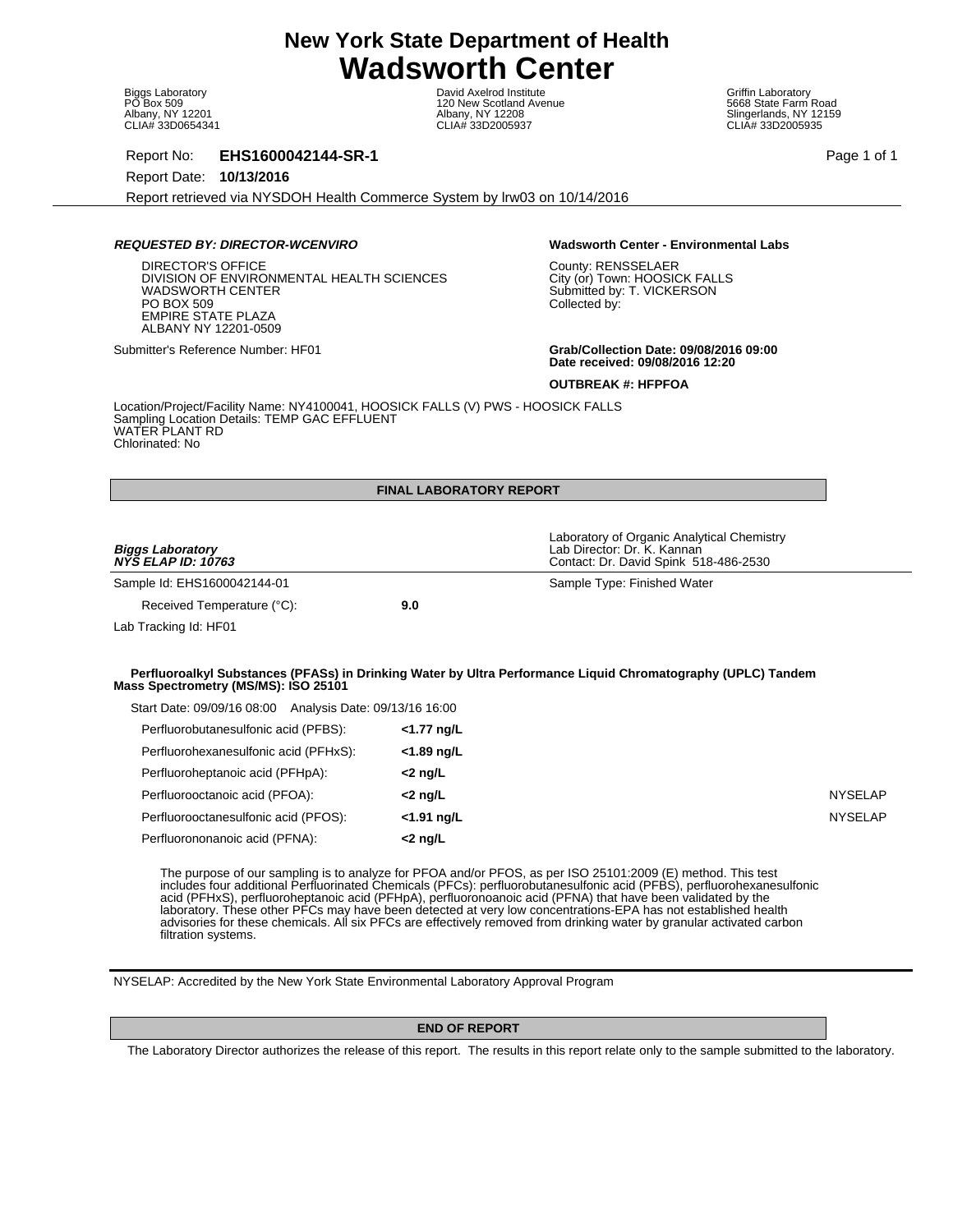Biggs Laboratory PO Box 509 Albany, NY 12201 CLIA# 33D0654341

David Axelrod Institute 120 New Scotland Avenue Albany, NY 12208 CLIA# 33D2005937

Griffin Laboratory 5668 State Farm Road Slingerlands, NY 12159 CLIA# 33D2005935

Report No: **EHS1600042145-SR-1** Page 1 of 1

Report Date: **10/13/2016**

Report retrieved via NYSDOH Health Commerce System by lrw03 on 10/14/2016

## **REQUESTED BY: DIRECTOR-WCENVIRO Wadsworth Center - Environmental Labs**

DIRECTOR'S OFFICE DIVISION OF ENVIRONMENTAL HEALTH SCIENCES WADSWORTH CENTER PO BOX 509 EMPIRE STATE PLAZA ALBANY NY 12201-0509

County: RENSSELAER City (or) Town: HOOSICK FALLS Submitted by: T. VICKERSON Collected by:

Submitter's Reference Number: HF02 **Grab/Collection Date: 09/08/2016 09:00 Date received: 09/08/2016 12:20**

**OUTBREAK #: HFPFOA**

Location/Project/Facility Name: NY4100041, HOOSICK FALLS (V) PWS - HOOSICK FALLS Sampling Location Details: TEMP GAC MIDWAY WATER PLANT RD Chlorinated: No

|                                                                                                                                                                                                                            | <b>FINAL LABORATORY REPORT</b> |                                                                                                                                                                                                                                          |                |
|----------------------------------------------------------------------------------------------------------------------------------------------------------------------------------------------------------------------------|--------------------------------|------------------------------------------------------------------------------------------------------------------------------------------------------------------------------------------------------------------------------------------|----------------|
|                                                                                                                                                                                                                            |                                |                                                                                                                                                                                                                                          |                |
| <b>Biggs Laboratory</b><br><b>NYS ELAP ID: 10763</b>                                                                                                                                                                       |                                | Laboratory of Organic Analytical Chemistry<br>Lab Director: Dr. K. Kannan<br>Contact: Dr. David Spink 518-486-2530                                                                                                                       |                |
| Sample Id: EHS1600042145-01                                                                                                                                                                                                |                                | Sample Type: Finished Water                                                                                                                                                                                                              |                |
| Received Temperature (°C):                                                                                                                                                                                                 | 7.7                            |                                                                                                                                                                                                                                          |                |
| Lab Tracking Id: HF02                                                                                                                                                                                                      |                                |                                                                                                                                                                                                                                          |                |
|                                                                                                                                                                                                                            |                                |                                                                                                                                                                                                                                          |                |
| Mass Spectrometry (MS/MS): ISO 25101                                                                                                                                                                                       |                                | Perfluoroalkyl Substances (PFASs) in Drinking Water by Ultra Performance Liquid Chromatography (UPLC) Tandem                                                                                                                             |                |
| Start Date: 09/09/16 08:00 Analysis Date: 09/13/16 16:00                                                                                                                                                                   |                                |                                                                                                                                                                                                                                          |                |
| Perfluorobutanesulfonic acid (PFBS):                                                                                                                                                                                       | <1.77 ng/L                     |                                                                                                                                                                                                                                          |                |
| Perfluorohexanesulfonic acid (PFHxS):                                                                                                                                                                                      | <1.89 ng/L                     |                                                                                                                                                                                                                                          |                |
| Perfluoroheptanoic acid (PFHpA):                                                                                                                                                                                           | $<$ 2 ng/L                     |                                                                                                                                                                                                                                          |                |
| Perfluorooctanoic acid (PFOA):                                                                                                                                                                                             | $<$ 2 ng/L                     |                                                                                                                                                                                                                                          | <b>NYSELAP</b> |
| Perfluorooctanesulfonic acid (PFOS):                                                                                                                                                                                       | $<$ 1.91 ng/L                  |                                                                                                                                                                                                                                          | <b>NYSELAP</b> |
| Perfluorononanoic acid (PFNA):                                                                                                                                                                                             | $<$ 2 ng/L                     |                                                                                                                                                                                                                                          |                |
| The purpose of our sampling is to analyze for PFOA and/or PFOS, as per ISO 25101:2009 (E) method. This test<br>acid (PFHxS), perfluoroheptanoic acid (PFHpA), perfluoronoanoic acid (PFNA) that have been validated by the |                                | includes four additional Perfluorinated Chemicals (PFCs): perfluorobutanesulfonic acid (PFBS), perfluorohexanesulfonic<br>laboratory. Those other DECs move boys boon detected at yory low concentrations EDA bee not established boolth |                |

laboratory. These other PFCs may have been detected at very low concentrations-EPA has not established health advisories for these chemicals. All six PFCs are effectively removed from drinking water by granular activated carbon filtration systems.

NYSELAP: Accredited by the New York State Environmental Laboratory Approval Program

# **END OF REPORT**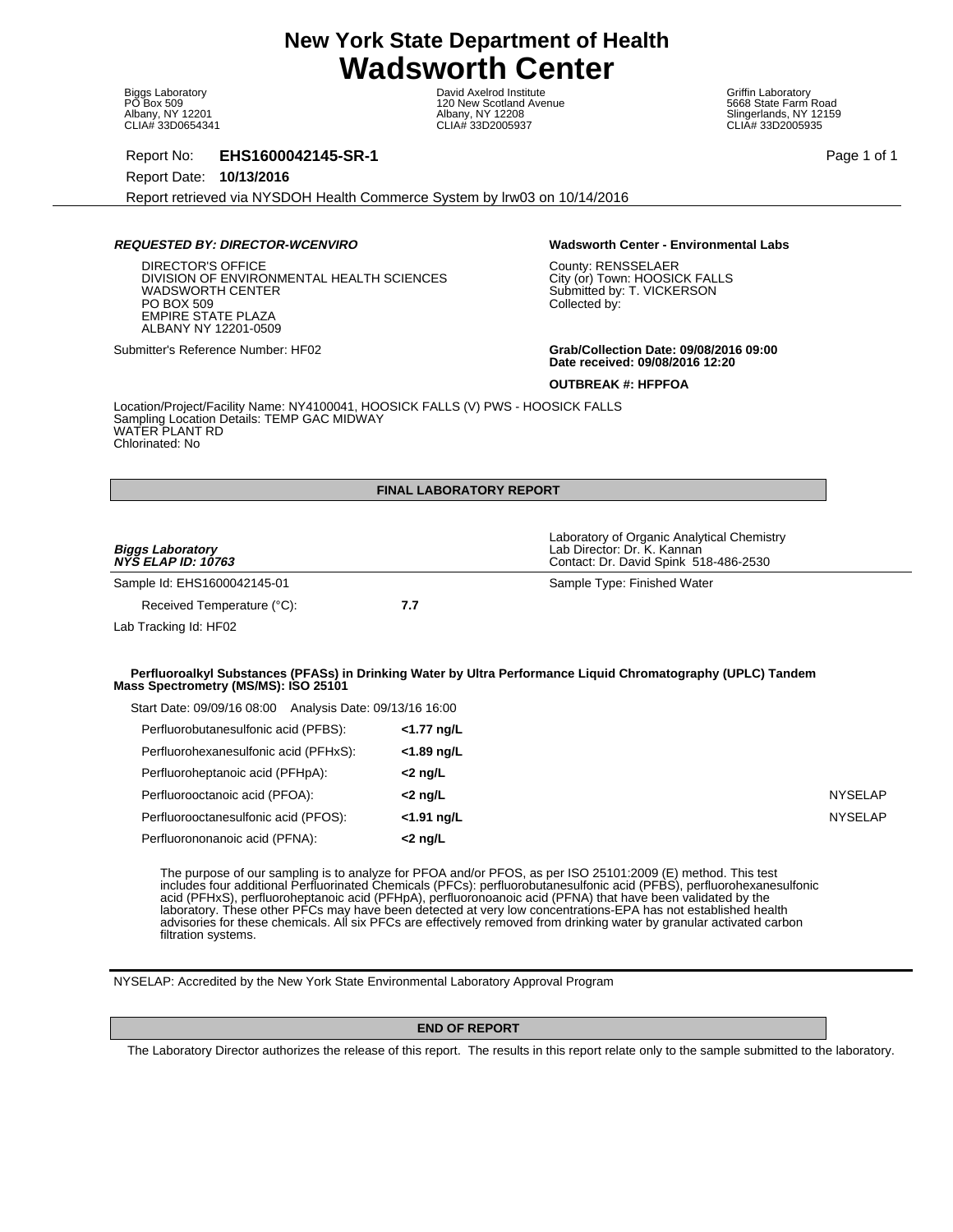Biggs Laboratory PO Box 509 Albany, NY 12201 CLIA# 33D0654341

David Axelrod Institute 120 New Scotland Avenue Albany, NY 12208 CLIA# 33D2005937

Griffin Laboratory 5668 State Farm Road Slingerlands, NY 12159 CLIA# 33D2005935

Report No: **EHS1600042146-SR-1** Page 1 of 1

Report Date: **10/13/2016**

Report retrieved via NYSDOH Health Commerce System by lrw03 on 10/14/2016

## **REQUESTED BY: DIRECTOR-WCENVIRO Wadsworth Center - Environmental Labs**

DIRECTOR'S OFFICE DIVISION OF ENVIRONMENTAL HEALTH SCIENCES WADSWORTH CENTER PO BOX 509 EMPIRE STATE PLAZA ALBANY NY 12201-0509

County: RENSSELAER City (or) Town: HOOSICK FALLS Submitted by: T. VICKERSON Collected by:

Submitter's Reference Number: HF03 **Grab/Collection Date: 09/08/2016 09:00 Date received: 09/08/2016 12:20**

**OUTBREAK #: HFPFOA**

Location/Project/Facility Name: NY4100041, HOOSICK FALLS (V) PWS - HOOSICK FALLS Sampling Location Details: TEMP GAC INFLUENT WATER PLANT RD Chlorinated: Yes

|                                                          | <b>FINAL LABORATORY REPORT</b> |                                                                                                                                                                                                                                                                                                                                                                                                                                                                       |                |
|----------------------------------------------------------|--------------------------------|-----------------------------------------------------------------------------------------------------------------------------------------------------------------------------------------------------------------------------------------------------------------------------------------------------------------------------------------------------------------------------------------------------------------------------------------------------------------------|----------------|
|                                                          |                                |                                                                                                                                                                                                                                                                                                                                                                                                                                                                       |                |
| <b>Biggs Laboratory</b><br><b>NYS ELAP ID: 10763</b>     |                                | Laboratory of Organic Analytical Chemistry<br>Lab Director: Dr. K. Kannan<br>Contact: Dr. David Spink 518-486-2530                                                                                                                                                                                                                                                                                                                                                    |                |
| Sample Id: EHS1600042146-01                              |                                | Sample Type: Finished Water                                                                                                                                                                                                                                                                                                                                                                                                                                           |                |
| Received Temperature (°C):                               | 6.9                            |                                                                                                                                                                                                                                                                                                                                                                                                                                                                       |                |
| Lab Tracking Id: HF03                                    |                                |                                                                                                                                                                                                                                                                                                                                                                                                                                                                       |                |
|                                                          |                                |                                                                                                                                                                                                                                                                                                                                                                                                                                                                       |                |
| Mass Spectrometry (MS/MS): ISO 25101                     |                                | Perfluoroalkyl Substances (PFASs) in Drinking Water by Ultra Performance Liquid Chromatography (UPLC) Tandem                                                                                                                                                                                                                                                                                                                                                          |                |
| Start Date: 09/09/16 08:00 Analysis Date: 09/13/16 16:00 |                                |                                                                                                                                                                                                                                                                                                                                                                                                                                                                       |                |
| Perfluorobutanesulfonic acid (PFBS):                     | $<$ 1.77 ng/L                  |                                                                                                                                                                                                                                                                                                                                                                                                                                                                       |                |
| Perfluorohexanesulfonic acid (PFHxS):                    | <1.89 ng/L                     |                                                                                                                                                                                                                                                                                                                                                                                                                                                                       |                |
| Perfluoroheptanoic acid (PFHpA):                         | 12.0 $\frac{1}{2}$             |                                                                                                                                                                                                                                                                                                                                                                                                                                                                       |                |
| Perfluorooctanoic acid (PFOA):                           | 439 ng/L                       |                                                                                                                                                                                                                                                                                                                                                                                                                                                                       | <b>NYSELAP</b> |
| Perfluorooctanesulfonic acid (PFOS):                     | 4.33 ng/L                      |                                                                                                                                                                                                                                                                                                                                                                                                                                                                       | <b>NYSELAP</b> |
| Perfluorononanoic acid (PFNA):                           | 2.22 ng/L                      |                                                                                                                                                                                                                                                                                                                                                                                                                                                                       |                |
|                                                          |                                | The purpose of our sampling is to analyze for PFOA and/or PFOS, as per ISO 25101:2009 (E) method. This test<br>includes four additional Perfluorinated Chemicals (PFCs): perfluorobutanesulfonic acid (PFBS), perfluorohexanesulfonic<br>acid (PFHxS), perfluoroheptanoic acid (PFHpA), perfluoronoanoic acid (PFNA) that have been validated by the<br>laboratory. These other PFCs may have been detected at very low concentrations-EPA has not established health |                |

advisories for these chemicals. All six PFCs are effectively removed from drinking water by granular activated carbon filtration systems.

NYSELAP: Accredited by the New York State Environmental Laboratory Approval Program

# **END OF REPORT**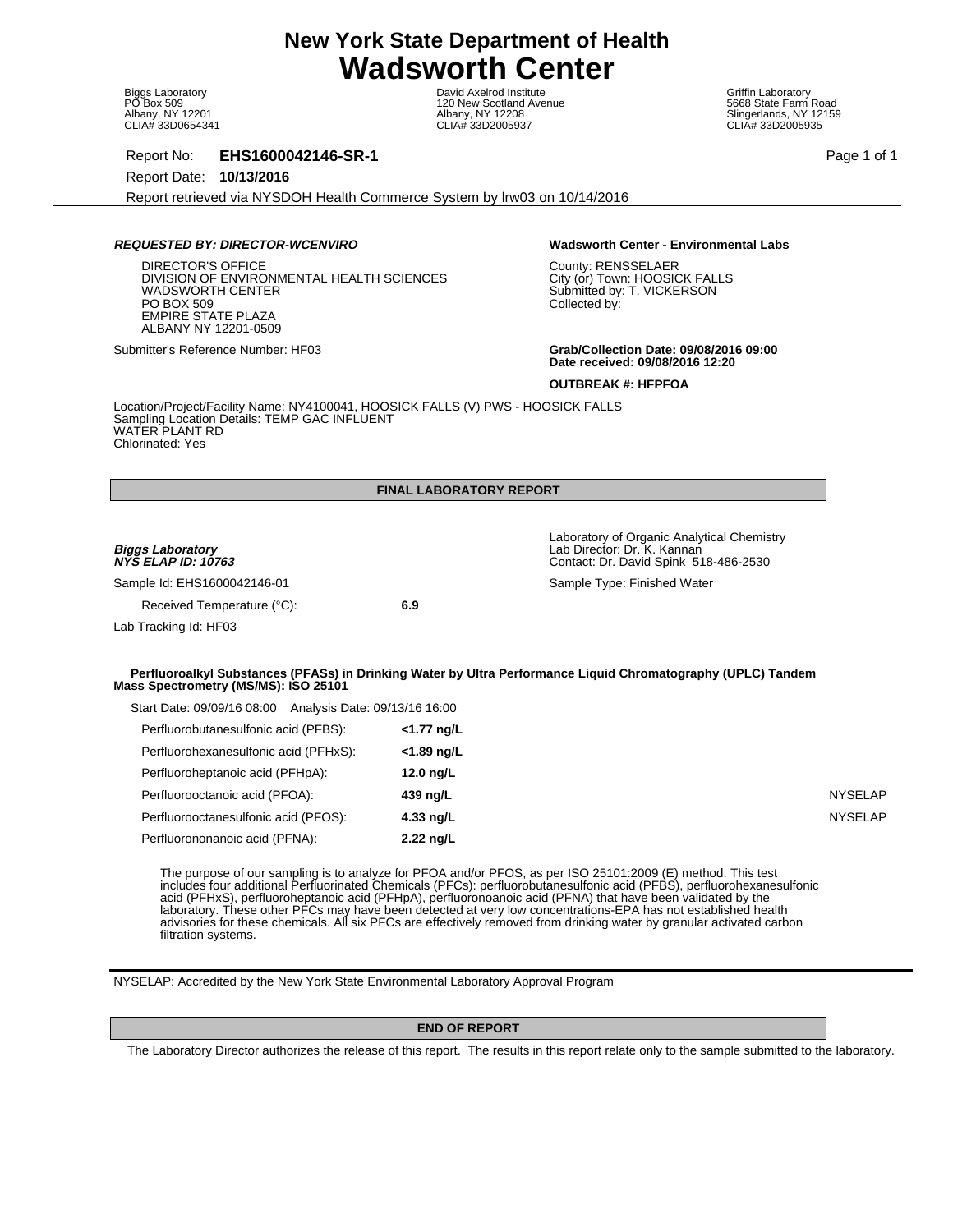Biggs Laboratory PO Box 509 Albany, NY 12201 CLIA# 33D0654341

David Axelrod Institute 120 New Scotland Avenue Albany, NY 12208 CLIA# 33D2005937

Griffin Laboratory 5668 State Farm Road Slingerlands, NY 12159 CLIA# 33D2005935

Report No: **EHS1600042147-SR-1** Page 1 of 1

Report Date: **10/13/2016**

Report retrieved via NYSDOH Health Commerce System by lrw03 on 10/14/2016

## **REQUESTED BY: DIRECTOR-WCENVIRO Wadsworth Center - Environmental Labs**

DIRECTOR'S OFFICE DIVISION OF ENVIRONMENTAL HEALTH SCIENCES WADSWORTH CENTER PO BOX 509 EMPIRE STATE PLAZA ALBANY NY 12201-0509

County: RENSSELAER City (or) Town: HOOSICK FALLS Submitted by: T. VICKERSON Collected by:

Submitter's Reference Number: HF04 **Grab/Collection Date: 09/08/2016 08:20 Date received: 09/08/2016 12:20**

**OUTBREAK #: HFPFOA**

Location/Project/Facility Name: NY4100041, HOOSICK FALLS (V) PWS - HOOSICK FALLS Sampling Location Details: DPW GARAGE RESTROOM CWT WATER PLANT RD Chlorinated: Yes

## **FINAL LABORATORY REPORT**

| <b>Biggs Laboratory</b><br><b>NYS ELAP ID: 10763</b>                                             |            | Laboratory of Organic Analytical Chemistry<br>Lab Director: Dr. K. Kannan<br>Contact: Dr. David Spink 518-486-2530 |                |
|--------------------------------------------------------------------------------------------------|------------|--------------------------------------------------------------------------------------------------------------------|----------------|
| Sample Id: EHS1600042147-01                                                                      |            | Sample Type: Finished Water                                                                                        |                |
| Received Temperature (°C):                                                                       | 10.5       |                                                                                                                    |                |
| <b>Received State:</b>                                                                           | Cooling    |                                                                                                                    |                |
| Lab Tracking Id: HF04                                                                            |            |                                                                                                                    |                |
| Mass Spectrometry (MS/MS): ISO 25101<br>Start Date: 09/09/16 08:00 Analysis Date: 09/13/16 16:00 |            | Perfluoroalkyl Substances (PFASs) in Drinking Water by Ultra Performance Liquid Chromatography (UPLC) Tandem       |                |
| Perfluorobutanesulfonic acid (PFBS):                                                             | <1.77 ng/L |                                                                                                                    |                |
| Perfluorohexanesulfonic acid (PFHxS):                                                            | <1.89 ng/L |                                                                                                                    |                |
| Perfluoroheptanoic acid (PFHpA):                                                                 | $<$ 2 ng/L |                                                                                                                    |                |
| Perfluorooctanoic acid (PFOA):                                                                   | $<$ 2 ng/L |                                                                                                                    | <b>NYSELAP</b> |
| Perfluorooctanesulfonic acid (PFOS):                                                             | <1.91 ng/L |                                                                                                                    | <b>NYSELAP</b> |
| Perfluorononanoic acid (PFNA):                                                                   | <2 ng/L    |                                                                                                                    |                |

The purpose of our sampling is to analyze for PFOA and/or PFOS, as per ISO 25101:2009 (E) method. This test includes four additional Perfluorinated Chemicals (PFCs): perfluorobutanesulfonic acid (PFBS), perfluorohexanesulfonic acid (PFHxS), perfluoroheptanoic acid (PFHpA), perfluoronoanoic acid (PFNA) that have been validated by the laboratory. These other PFCs may have been detected at very low concentrations-EPA has not established health advisories for these chemicals. All six PFCs are effectively removed from drinking water by granular activated carbon filtration systems.

# NOTES:

[1] Sample temperature upon receipt did not meet method specifications of 10 °C.

NYSELAP: Accredited by the New York State Environmental Laboratory Approval Program

**END OF REPORT**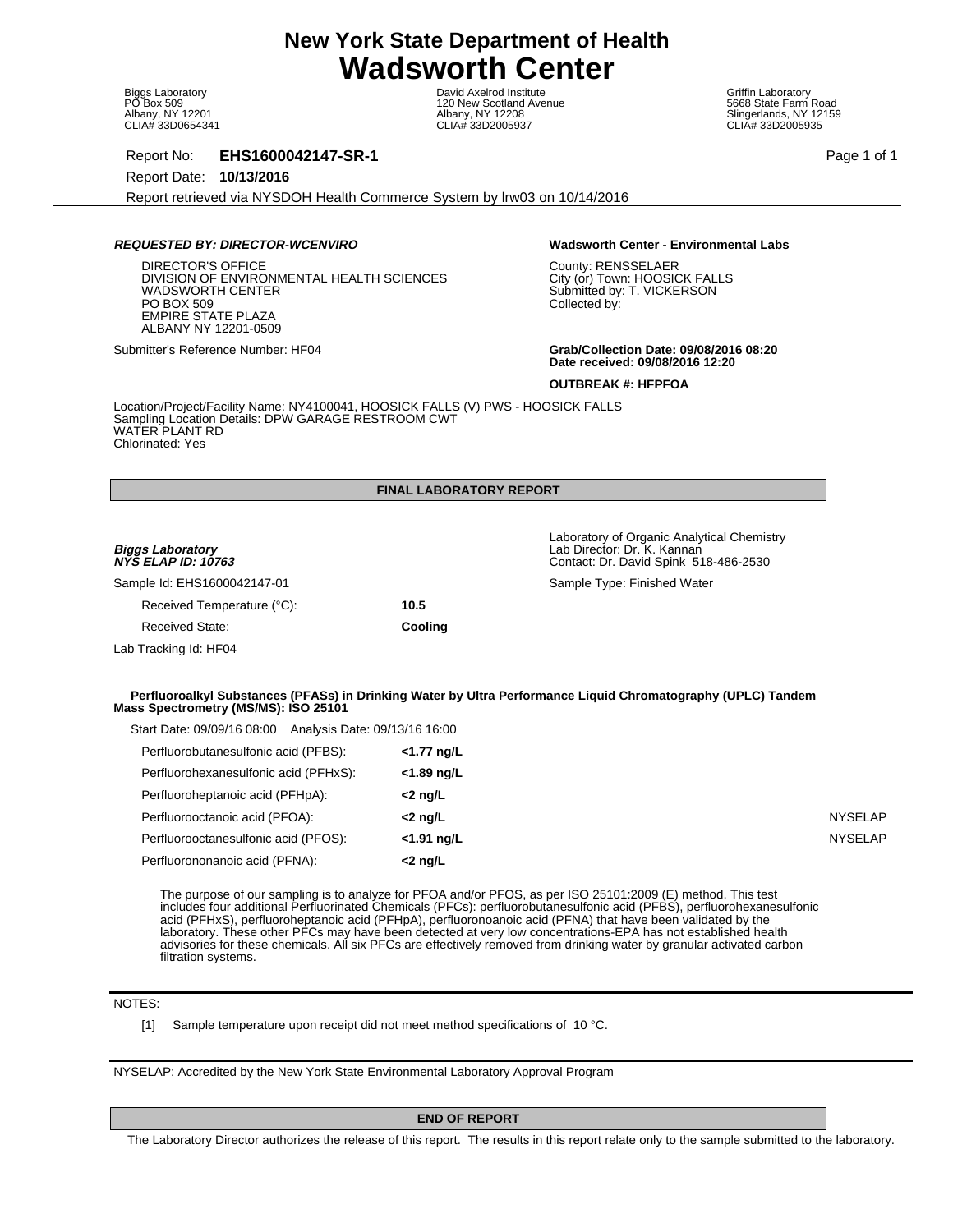Biggs Laboratory PO Box 509 Albany, NY 12201 CLIA# 33D0654341

David Axelrod Institute 120 New Scotland Avenue Albany, NY 12208 CLIA# 33D2005937

Griffin Laboratory 5668 State Farm Road Slingerlands, NY 12159 CLIA# 33D2005935

Report No: **EHS1600042148-SR-1** Page 1 of 1

Report Date: **10/13/2016**

Report retrieved via NYSDOH Health Commerce System by lrw03 on 10/14/2016

## **REQUESTED BY: DIRECTOR-WCENVIRO Wadsworth Center - Environmental Labs**

DIRECTOR'S OFFICE DIVISION OF ENVIRONMENTAL HEALTH SCIENCES WADSWORTH CENTER PO BOX 509 EMPIRE STATE PLAZA ALBANY NY 12201-0509

County: RENSSELAER City (or) Town: HOOSICK FALLS Submitted by: T. VICKERSON Collected by:

Submitter's Reference Number: HF05 **Grab/Collection Date: 09/08/2016 08:40 Date received: 09/08/2016 12:20**

**OUTBREAK #: HFPFOA**

Location/Project/Facility Name: NY4100041, HOOSICK FALLS (V) PWS - HOOSICK FALLS Sampling Location Details: VILLAGE HALL MEN'S CWT MAIN ST Chlorinated: Yes

## **FINAL LABORATORY REPORT**

| <b>Biggs Laboratory</b><br><b>NYS ELAP ID: 10763</b>                                                                                     |            | Laboratory of Organic Analytical Chemistry<br>Lab Director: Dr. K. Kannan<br>Contact: Dr. David Spink 518-486-2530 |                |
|------------------------------------------------------------------------------------------------------------------------------------------|------------|--------------------------------------------------------------------------------------------------------------------|----------------|
| Sample Id: EHS1600042148-01                                                                                                              |            | Sample Type: Finished Water                                                                                        |                |
| Received Temperature (°C):                                                                                                               | 12.3       |                                                                                                                    |                |
| Received State:                                                                                                                          | Cooling    |                                                                                                                    |                |
| Lab Tracking Id: HF05                                                                                                                    |            |                                                                                                                    |                |
| Mass Spectrometry (MS/MS): ISO 25101<br>Start Date: 09/09/16 08:00 Analysis Date: 09/13/16 16:00<br>Perfluorobutanesulfonic acid (PFBS): | <1.77 ng/L | Perfluoroalkyl Substances (PFASs) in Drinking Water by Ultra Performance Liquid Chromatography (UPLC) Tandem       |                |
| Perfluorohexanesulfonic acid (PFHxS):                                                                                                    | <1.89 ng/L |                                                                                                                    |                |
| Perfluoroheptanoic acid (PFHpA):                                                                                                         | $<$ 2 ng/L |                                                                                                                    |                |
| Perfluorooctanoic acid (PFOA):                                                                                                           | $<$ 2 ng/L |                                                                                                                    | <b>NYSELAP</b> |
| Perfluorooctanesulfonic acid (PFOS):                                                                                                     | <1.91 ng/L |                                                                                                                    | <b>NYSELAP</b> |
| Perfluorononanoic acid (PFNA):                                                                                                           | $<$ 2 ng/L |                                                                                                                    |                |

The purpose of our sampling is to analyze for PFOA and/or PFOS, as per ISO 25101:2009 (E) method. This test includes four additional Perfluorinated Chemicals (PFCs): perfluorobutanesulfonic acid (PFBS), perfluorohexanesulfonic acid (PFHxS), perfluoroheptanoic acid (PFHpA), perfluoronoanoic acid (PFNA) that have been validated by the laboratory. These other PFCs may have been detected at very low concentrations-EPA has not established health advisories for these chemicals. All six PFCs are effectively removed from drinking water by granular activated carbon filtration systems.

# NOTES:

[1] Sample temperature upon receipt did not meet method specifications of 10 °C.

NYSELAP: Accredited by the New York State Environmental Laboratory Approval Program

**END OF REPORT**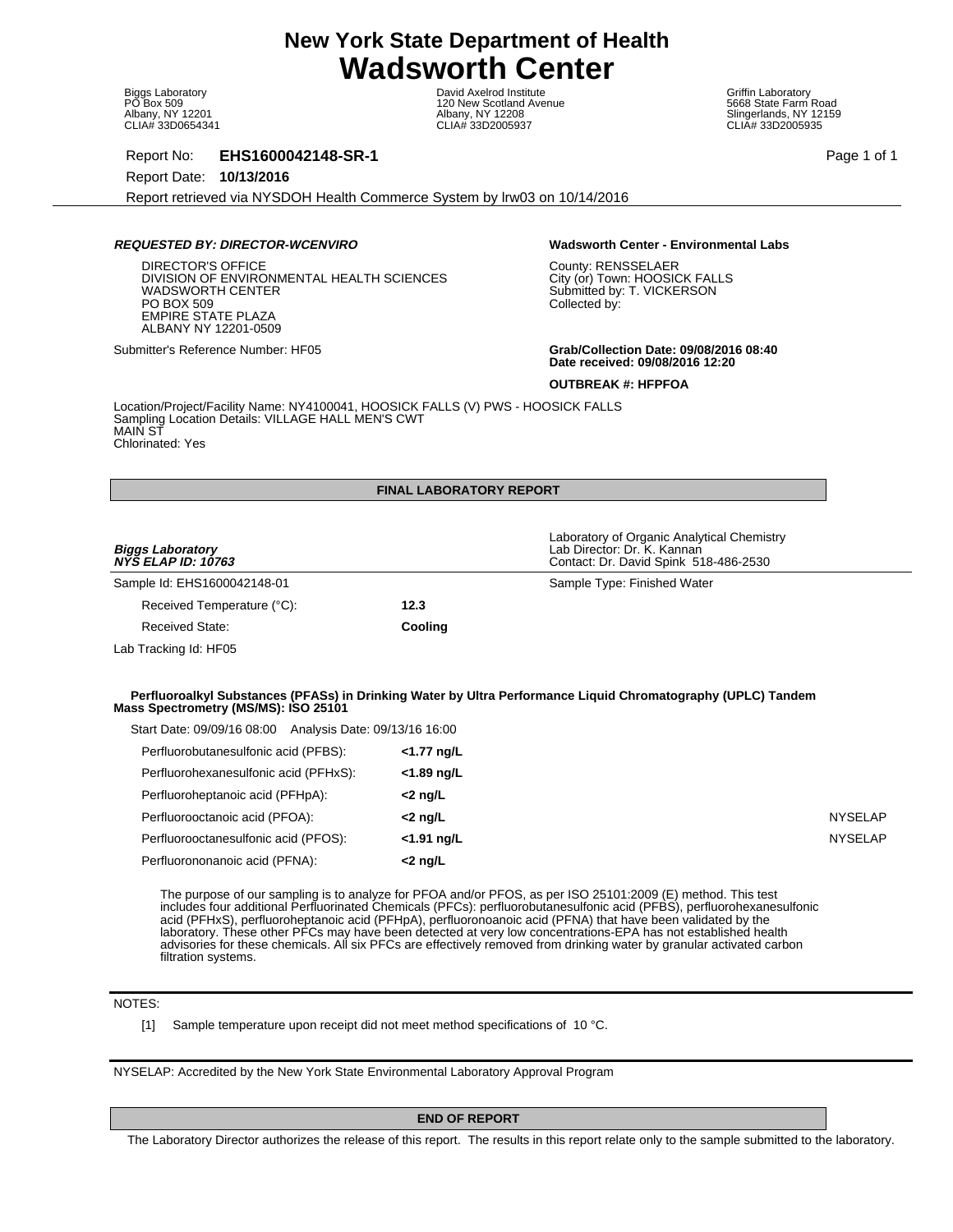Biggs Laboratory PO Box 509 Albany, NY 12201 CLIA# 33D0654341

David Axelrod Institute 120 New Scotland Avenue Albany, NY 12208 CLIA# 33D2005937

Griffin Laboratory 5668 State Farm Road Slingerlands, NY 12159 CLIA# 33D2005935

Report No: **EHS1600042149-SR-1** Page 1 of 1

Report Date: **10/13/2016**

Report retrieved via NYSDOH Health Commerce System by lrw03 on 10/14/2016

### **REQUESTED BY: DIRECTOR-WCENVIRO Wadsworth Center - Environmental Labs**

DIRECTOR'S OFFICE DIVISION OF ENVIRONMENTAL HEALTH SCIENCES WADSWORTH CENTER PO BOX 509 EMPIRE STATE PLAZA ALBANY NY 12201-0509

County: RENSSELAER City (or) Town: HOOSICK FALLS Submitted by: T. VICKERSON Collected by:

Submitter's Reference Number: HF05 DUP **Grab/Collection Date: 09/08/2016 08:40 Date received: 09/08/2016 12:20**

**OUTBREAK #: HFPFOA**

Location/Project/Facility Name: NY4100041, HOOSICK FALLS (V) PWS - HOOSICK FALLS Sampling Location Details: VILLAGE HALL MEN'S CWT DUPLICATE

|                                                          | <b>FINAL LABORATORY REPORT</b> |                                                                                                                                                                                                                                                                                                                                                      |                |
|----------------------------------------------------------|--------------------------------|------------------------------------------------------------------------------------------------------------------------------------------------------------------------------------------------------------------------------------------------------------------------------------------------------------------------------------------------------|----------------|
|                                                          |                                |                                                                                                                                                                                                                                                                                                                                                      |                |
| <b>Biggs Laboratory</b><br>NYŠ ELAP ID: 10763            |                                | Laboratory of Organic Analytical Chemistry<br>Lab Director: Dr. K. Kannan<br>Contact: Dr. David Spink 518-486-2530                                                                                                                                                                                                                                   |                |
| Sample Id: EHS1600042149-01                              |                                | Sample Type: Finished Water                                                                                                                                                                                                                                                                                                                          |                |
| Received Temperature (°C):                               | 10.2                           |                                                                                                                                                                                                                                                                                                                                                      |                |
| <b>Received State:</b>                                   | Cooling                        |                                                                                                                                                                                                                                                                                                                                                      |                |
| Lab Tracking Id: HF05DUP                                 |                                |                                                                                                                                                                                                                                                                                                                                                      |                |
|                                                          |                                |                                                                                                                                                                                                                                                                                                                                                      |                |
| Mass Spectrometry (MS/MS): ISO 25101                     |                                | Perfluoroalkyl Substances (PFASs) in Drinking Water by Ultra Performance Liquid Chromatography (UPLC) Tandem                                                                                                                                                                                                                                         |                |
| Start Date: 09/09/16 08:00 Analysis Date: 09/13/16 16:00 |                                |                                                                                                                                                                                                                                                                                                                                                      |                |
| Perfluorobutanesulfonic acid (PFBS):                     | <1.77 ng/L                     |                                                                                                                                                                                                                                                                                                                                                      |                |
| Perfluorohexanesulfonic acid (PFHxS):                    | <1.89 ng/L                     |                                                                                                                                                                                                                                                                                                                                                      |                |
| Perfluoroheptanoic acid (PFHpA):                         | $<$ 2 ng/L                     |                                                                                                                                                                                                                                                                                                                                                      |                |
| Perfluorooctanoic acid (PFOA):                           | $<$ 2 ng/L                     |                                                                                                                                                                                                                                                                                                                                                      | <b>NYSELAP</b> |
| Perfluorooctanesulfonic acid (PFOS):                     | <1.91 ng/L                     |                                                                                                                                                                                                                                                                                                                                                      | <b>NYSELAP</b> |
| Perfluorononanoic acid (PFNA):                           | $<$ 2 ng/L                     |                                                                                                                                                                                                                                                                                                                                                      |                |
|                                                          |                                | The purpose of our sampling is to analyze for PFOA and/or PFOS, as per ISO 25101:2009 (E) method. This test<br>includes four additional Perfluorinated Chemicals (PFCs): perfluorobutanesulfonic acid (PFBS), perfluorohexanesulfonic<br>acid (PFHxS), perfluoroheptanoic acid (PFHpA), perfluoronoanoic acid (PFNA) that have been validated by the |                |

laboratory. These other PFCs may have been detected at very low concentrations-EPA has not established health advisories for these chemicals. All six PFCs are effectively removed from drinking water by granular activated carbon filtration systems.

# NOTES:

[1] Sample temperature upon receipt did not meet method specifications of 10 °C.

NYSELAP: Accredited by the New York State Environmental Laboratory Approval Program

**END OF REPORT**